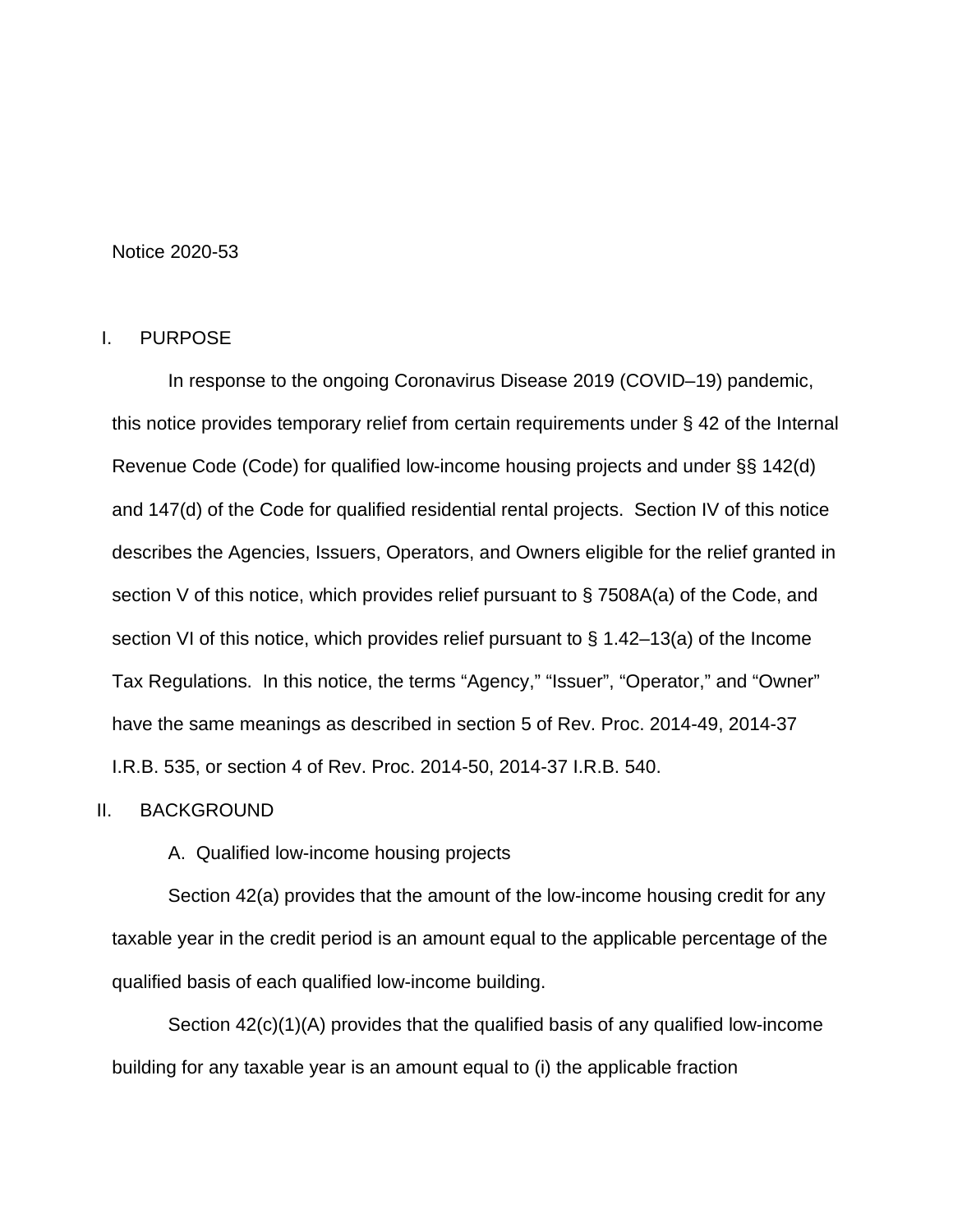(determined as of the close of the taxable year) of (ii) the eligible basis of the building (determined under § 42(d)(4)). Sections 42(c) and 42(d) define applicable fraction and eligible basis. Section 42(d)(1) and (2) define the eligible basis of a new building and an existing building, respectively.

Section 42(c)(2) defines a qualified low-income building as any building which is part of a qualified low-income housing project at all times during the "compliance period" (that is, the period of 15 taxable years beginning with the first taxable year of the credit period) and to which the amendments made by section 201(a) of the Tax Reform Act of 1986 (Pub. L. No. 99–514) apply. To qualify as a low-income housing project, one of the § 42(g) minimum set-aside tests, as elected by the taxpayer, must be satisfied.

Under § 42(d)(4)(A) and (B), the eligible basis for a qualified low-income building includes the adjusted basis of the property (of a character subject to the allowance of depreciation) used in common areas or provided as comparable amenities to all residential rental units in the building.

Section 42(e) provides general rules under which rehabilitation expenditures incurred by taxpayers related to a low-income building may be treated as a separate new building. Under  $\S$  42(e)(3)(A)(ii), to qualify as a separate new building, the rehabilitation expenditures with respect to a low-income building during a 24-month period (§ 42(e) 24-month minimum rehabilitation expenditure period) must be at least the greater of two statutory criteria.

Section 42(g) sets forth three alternative minimum set-aside tests for low-income housing projects. The Owner of a project must elect one and satisfy that chosen test

 $-2 -$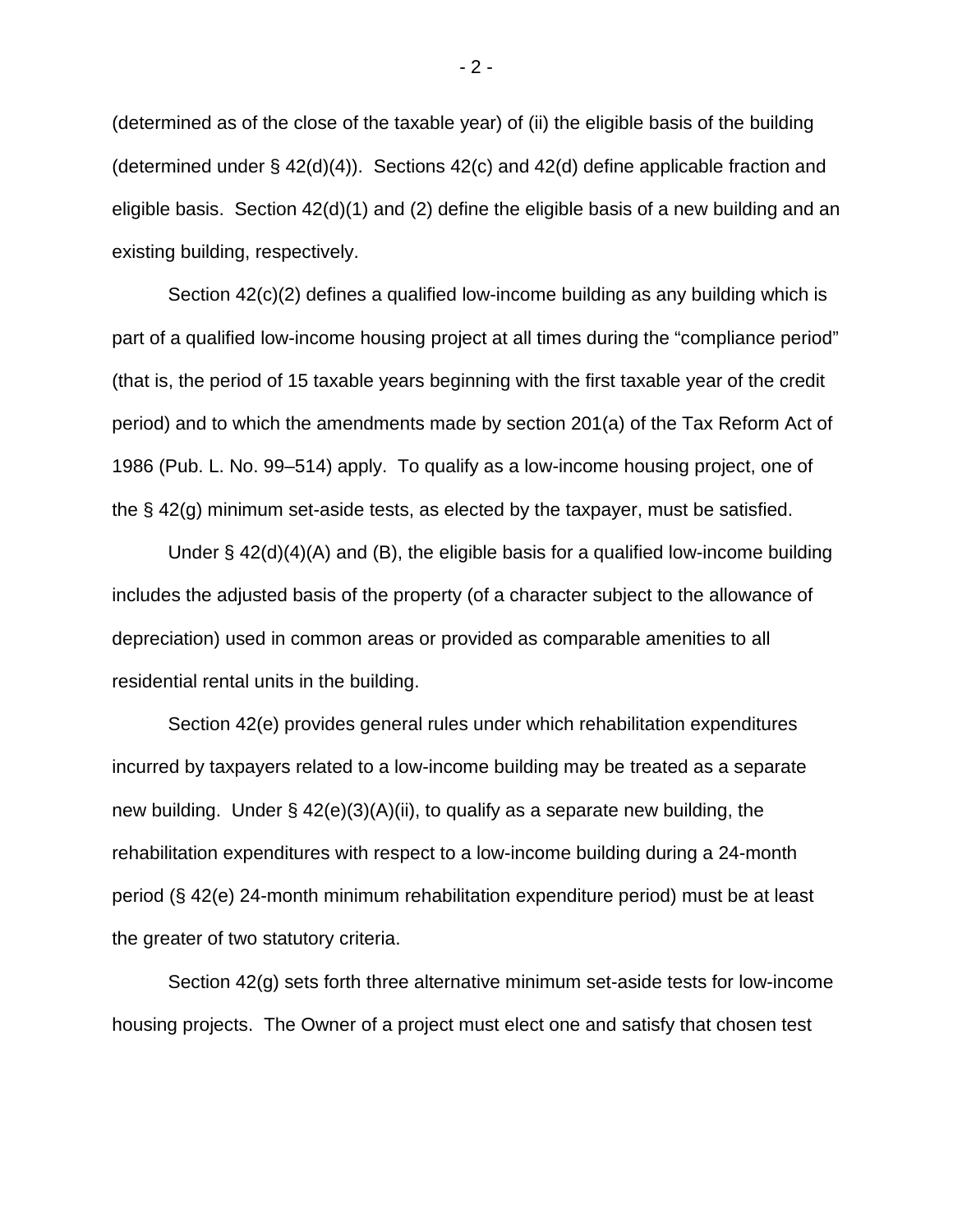each taxable year. Once a taxpayer elects to use a particular set-aside test, the election is irrevocable.

Section 42(h)(1)(E) provides general rules for carryover allocations of the lowincome housing credit. A carryover allocation is defined in § 1.42-6(a)(1) of the Income Tax Regulations as an allocation that meets the requirements of  $\S$  42(h)(1)(E) (relating to carryover allocations for single buildings) or  $\S$  42(h)(1)(F) (relating to carryover allocations for multiple building projects).

Under  $\S$  42(h)(1)(E)(i), if a qualified building is placed in service not later than a statutorily specified date, the building is relieved of a requirement concerning the timing of the allocation. Section  $42(h)(1)(E)(ii)$  provides in part, for purposes of §  $42(h)(1)(E)(i)$ , that the term "qualified building" means any building which is part of a project if the taxpayer's basis in the project (as of the date that is 1 year after the date that the allocation was made) is more than 10 percent of the taxpayer's reasonably expected basis in the project (as of the close of the second calendar year following the calendar year in which an allocation is made) (10-percent test).

In general, under  $\S$  42(j)(1), if (1) a building is beyond the first year of the credit period, and (2) at the end of the taxable year, the building's qualified basis with respect to the taxpayer is less than the qualified basis with respect to the taxpayer at the end of the preceding taxable year, then the credits, if any, for the year of the reduction are determined using the reduced qualified basis, and the taxpayer's Federal income tax liability for the year of the reduction is increased by the credit recapture amount prescribed in § 42(j)(2).

- 3 -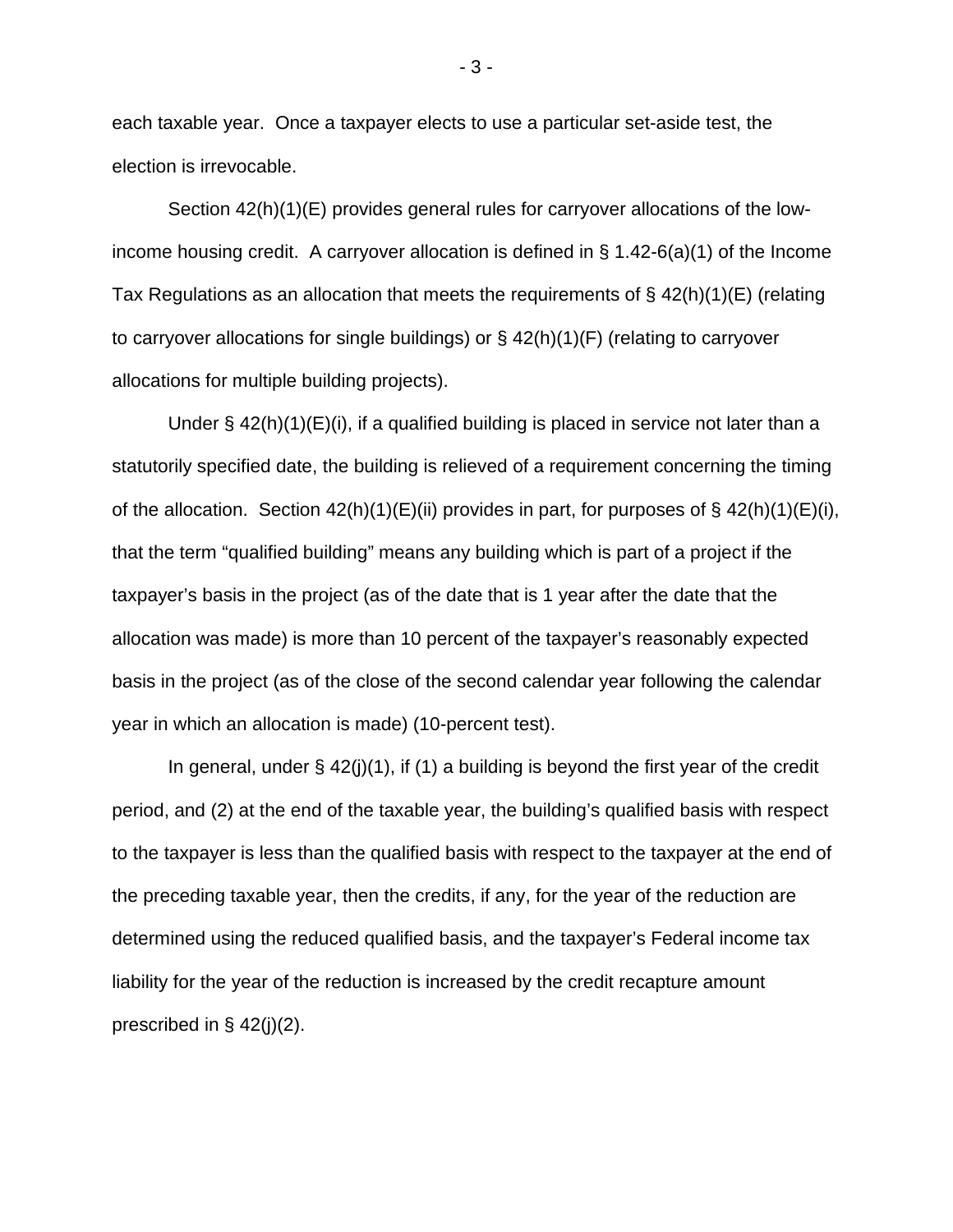Section 42(j)(4)(E) provides generally that a building is not subject to recapture by reason of a casualty loss to the extent the loss is restored by reconstruction or replacement within a reasonable period established by the Secretary of the Treasury or his delegate (Secretary).

Section 42(m)(1) requires an Agency to allocate housing credit dollar amounts among candidate proposed housing projects. The allocation must be pursuant to a qualified allocation plan (QAP) that has been approved by the governmental unit of which the Agency is a part. A QAP not only sets forth selection criteria by which an Agency makes these allocations but also provides a procedure that the Agency must follow in monitoring for noncompliance with the provisions of  $\S$  42, including monitoring for noncompliance with habitability standards through regular site visits.

Section 1.42-5 provides the general requirements of Agencies' compliancemonitoring responsibilities under their monitoring procedures that must be part of any QAPs. Among the requirements, an Agency must perform physical inspections and low-income certification review.

Section 1.42-5(c)(1)(iii) requires, generally, that the Owner of a low-income housing project certify at least annually to the Agency that, for the preceding 12-month period, the Owner has received an annual income certification from each low-income tenant, and the documentation to support that certification.

Under § 1.42-13(a), the Secretary may provide guidance to carry out the purposes of § 42 through various publications in the Internal Revenue Bulletin.

- 4 -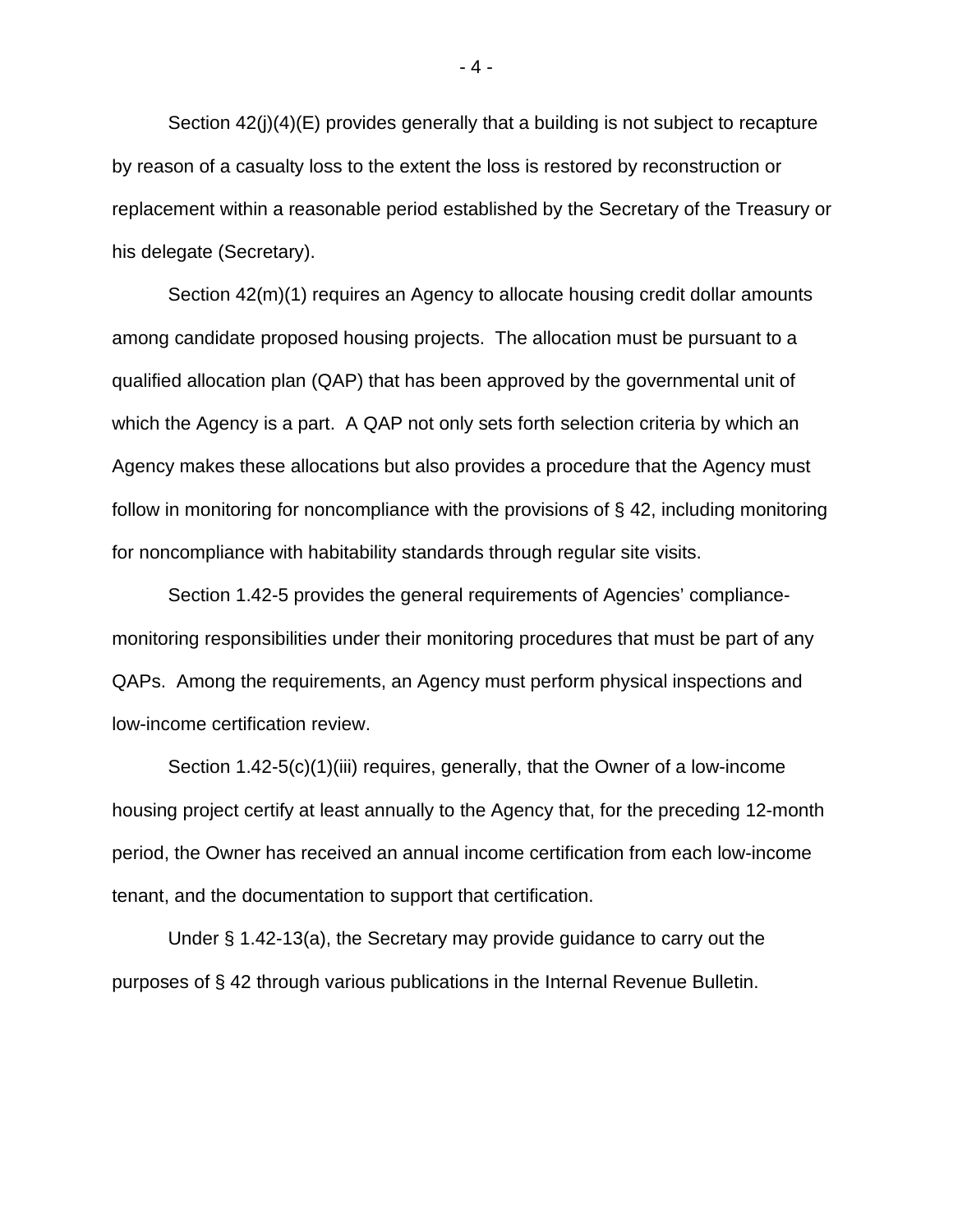B. Qualified residential rental projects financed by bonds

Generally, under § 103 of the Code, private activity bonds that are not qualified bonds within the meaning of § 141 of the Code are not tax-exempt. Section 141(e) provides in part that the term "qualified bond" means any private activity bond if such bond is an exempt facility bond, and § 142(a) provides in part that the term "exempt facility bond" means any bond issued as part of an issue 95 percent or more of the net proceeds of which are to be used to provide qualified residential rental projects. To be a qualified residential rental project, a residential rental housing project must meet the requirements in § 142(d).

[Section 142\(d\)\(1\)](https://advance.lexis.com/document/?crid=287c6fb9-94c7-4654-a31d-89a5448988ba&pdmfid=&pddocfullpath=%2fshared%2fdocument%2fadministrative-materials%2furn%3acontentItem%3a4CS4-0F30-000D-F03D-00000-00&pdcontentcomponentid=6122&requestedsource=GetADoc&prid=b2f88293-a3f9-4b37-aa51-b1bb7fc6dd39&ecomp=nyL_kkk&pdactivecontenttype=urn:ict:1010) provides that the term "qualified residential rental project" means any project for residential rental property if, at all times during the qualified project period, such project meets the requirements under  $\S$  142(d)(1)(A) or (B) (§ 142(d) set-aside requirements), whichever is elected by the Issuer at the time of the issuance of the issue with respect to such project.

[Section 142\(d\)\(2\)\(A\)](https://advance.lexis.com/document/?crid=287c6fb9-94c7-4654-a31d-89a5448988ba&pdmfid=&pddocfullpath=%2fshared%2fdocument%2fadministrative-materials%2furn%3acontentItem%3a4CS4-0F30-000D-F03D-00000-00&pdcontentcomponentid=6122&requestedsource=GetADoc&prid=b2f88293-a3f9-4b37-aa51-b1bb7fc6dd39&ecomp=nyL_kkk&pdactivecontenttype=urn:ict:1010) provides that the term "qualified project period" means the period beginning on the first day on which 10 percent of the residential units in the project are occupied and ending on the latest of (i) the date that is 15 years after the date on which 50 percent of the residential units in the project are occupied, (ii) the first day on which no tax-exempt private activity bond issued with respect to the project is outstanding, or (iii) the date on which any assistance provided with respect to the project under section 8 of the United States Housing Act of 1937 terminates.

Rev. Proc. 2004-39, 2004-2 C.B. 49, sets forth procedures for determining whether a residential rental project complies with the applicable § 142(d) set-aside

- 5 -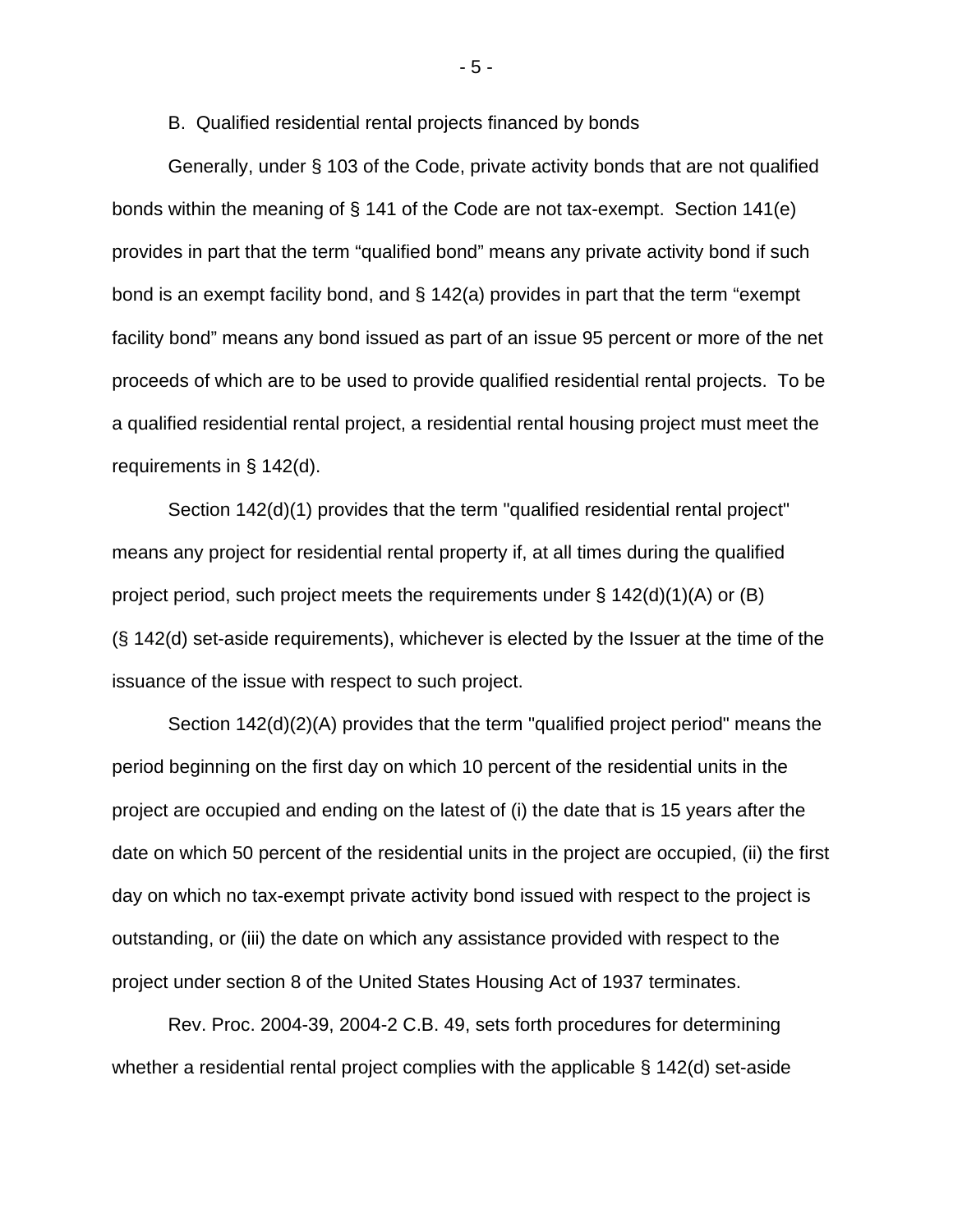requirements during the qualified project period. Under section 5.02 of Rev. Proc. 2004-39, for a period of up to 12 months beginning on the issue date of bonds issued to acquire an existing residential rental project (12-month transition period), a failure to satisfy the § 142(d) set-aside requirements will not cause the acquired project to fail to be a qualified residential rental project.

Section 147(d)(1) provides, with certain exceptions, that a private activity bond shall not be a qualified bond if issued as part of an issue and any portion of the net proceeds of such issue is to be used for the acquisition of any property (or an interest therein) unless the first use of such property is pursuant to such acquisition. The private activity bonds to which § 147(d) applies include bonds to finance qualified residential rental projects.

Section 147(d)(2) provides that  $\S$  147(d)(1) shall not apply with respect to any building (and the equipment therefor) if the rehabilitation expenditures with respect to such building, equal or exceed 15 percent of the portion of the cost of acquiring such building (and equipment) financed with the net proceeds of the issue.

Section 147(d)(3)(C) provides that the term "rehabilitation expenditures" shall not include any amount which is incurred after the date 2 years after the later of (i) the date on which the building was acquired, or (ii) the date on which the bond was issued (§ 147(d) 2-year rehabilitation expenditure period).

C. Postponement of certain deadlines by reason of Presidentially declared disasters

Section 7508A provides the Secretary with authority to postpone the time for performing certain acts under the internal revenue laws for a taxpayer determined by

- 6 -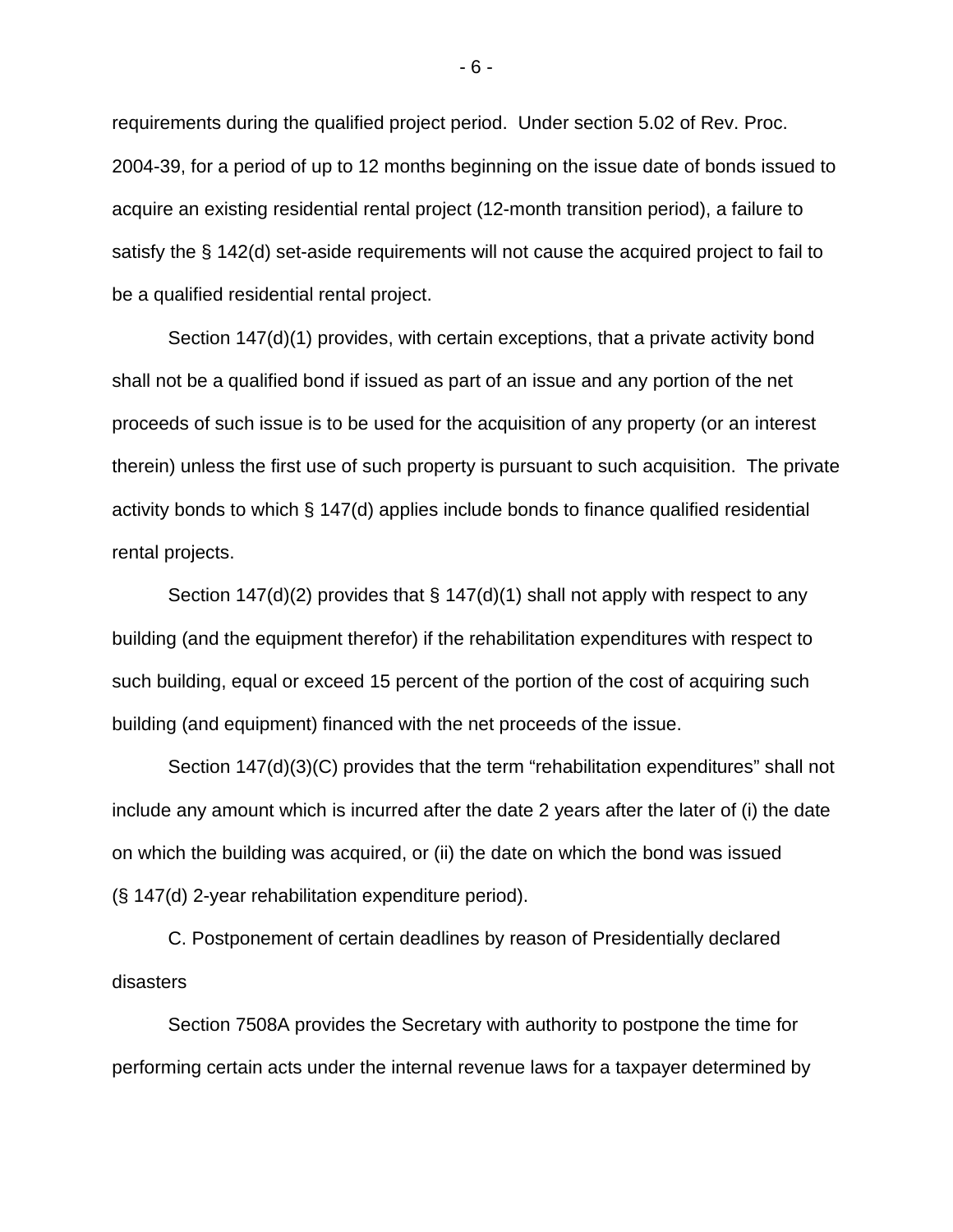the Secretary to be affected by a Federally declared disaster as defined in § 165(i)(5)(A). Pursuant to § 7508A(a), a period of up to one year may be disregarded in determining whether the performance of certain acts is timely under the internal revenue laws.

On March 13, 2020, the President of the United States issued an emergency declaration under the Robert T. Stafford Disaster Relief and Emergency Assistance Act (Stafford Act), 42 U.S.C. 5121 et seq., in response to the ongoing COVID-19 pandemic (Emergency Declaration).[1](#page-6-0) The Emergency Declaration instructed the Secretary of the Treasury "to provide relief from tax deadlines to Americans who have been adversely affected by the COVID-19 emergency, as appropriate, pursuant to 26 U.S.C. 7508A(a)." Subsequent to the Emergency Declaration, the President issued major disaster declarations under the authority of the Stafford Act with respect to all 50 States, the District of Columbia, and 5 territories (Major Disaster Declarations).[2](#page-6-1)

In the context of a Presidentially-declared Major Disaster, Rev. Proc. 2014-49 provides temporary relief from certain requirements of § 42 for Agencies and Owners of low-income housing projects. Under section 8 of Rev. Proc. 2014-49, in the case of a casualty loss suffered due to a Major Disaster that has reduced a low-income building's qualified basis, the Agency that has jurisdiction over the building must determine what constitutes a reasonable restoration period. The reasonable restoration period established by the Agency must not extend beyond the end of the 25th month following the close of the month of the Major Disaster declaration (25-month reasonable restoration period).

<span id="page-6-0"></span><sup>&</sup>lt;sup>1</sup> See [https://www.whitehouse.gov/wp-content/uploads/2020/03/LetterFromThePresident.pdf.](https://www.whitehouse.gov/wp-content/uploads/2020/03/LetterFromThePresident.pdf)

<span id="page-6-1"></span><sup>2</sup> See [https://www.fema.gov/coronavirus/disaster-declarations.](https://www.fema.gov/coronavirus/disaster-declarations)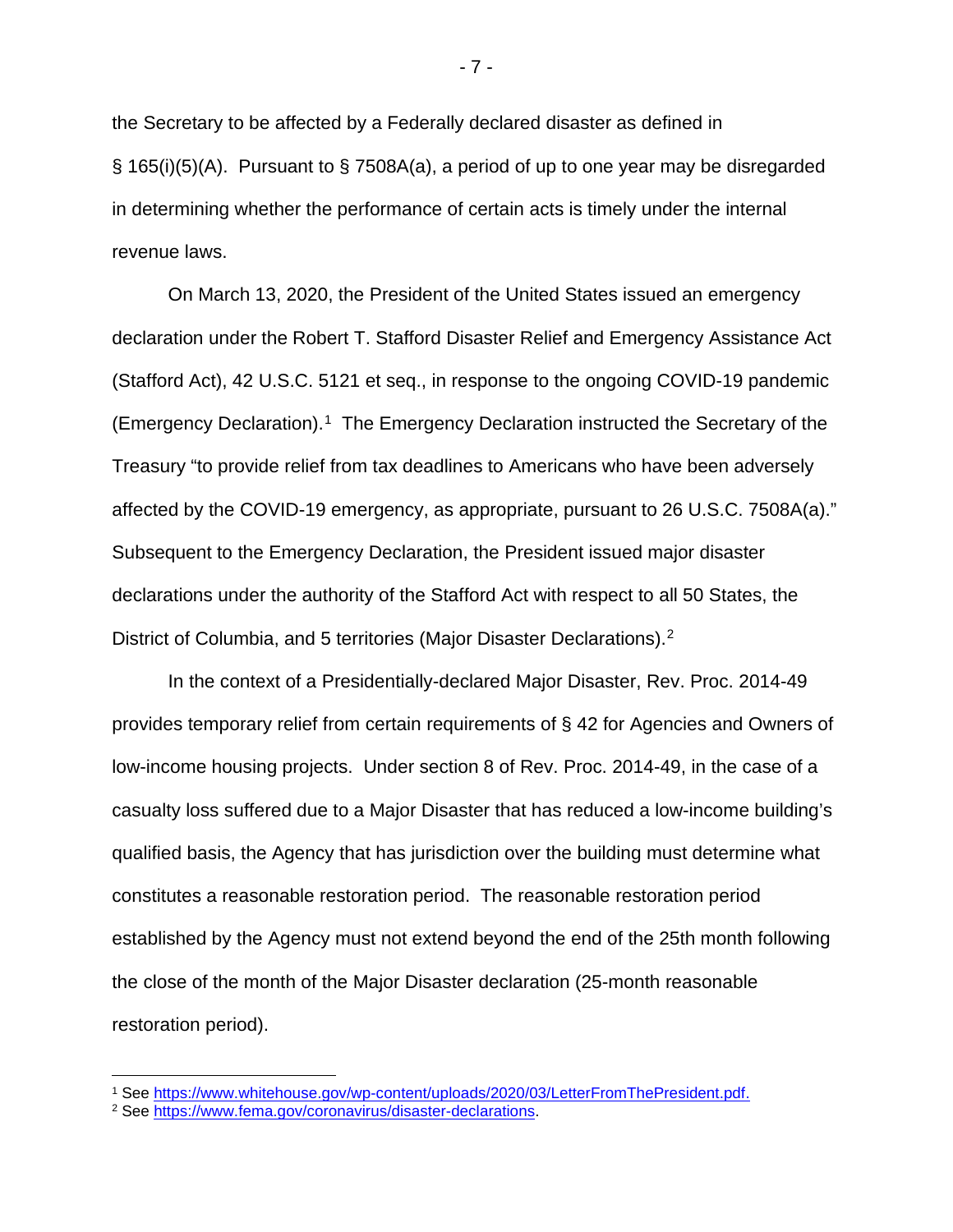Rev. Proc. 2014-49 also provides emergency housing relief for individuals who are displaced by a Major Disaster from their principal residences in certain Major Disaster Areas. See Rev. Proc. 2014-49, sections 12–14.

In the context of a Presidentially-declared Major Disaster, Rev. Proc. 2014-50 provides temporary relief from certain requirements under § 142(d) for qualified residential rental projects financed with exempt facility bonds issued by State and local governments under § 142. Rev. Proc. 2014-50 also provides emergency housing relief for individuals who are displaced by a Major Disaster from their principal residences in certain Major Disaster Areas. See Rev. Proc. 2014-50, sections 5–7.

## III. NOTICE 2020-23 AND RELIEF UNDER SECTION 42

On April 9, 2020, the Department of the Treasury and the Internal Revenue Service issued Notice 2020-23, 2020-18 I.R.B. 742, which provided certain relief to affected taxpayers and postponed due dates until July 15, 2020, with respect to certain tax filings and payments, certain time-sensitive government actions, and all timesensitive actions listed in Rev. Proc. 2018-58, 2018-50 I.R.B. 990 (Dec. 10, 2018), that were due to be performed on or after April 1, 2020, and before July 15, 2020. See Notice 2020-23 and Rev. Proc. 2018-58. Among the relief granted, Notice 2020-23 (referencing Rev. Proc. 2018-58) postponed until July 15, 2020, the time to perform certain time-sensitive actions for purposes of § 42 that are due to be performed on or after April 1, 2020, and before July 15, 2020. These time-sensitive actions listed in Rev. Proc. 2018-58 include, among others: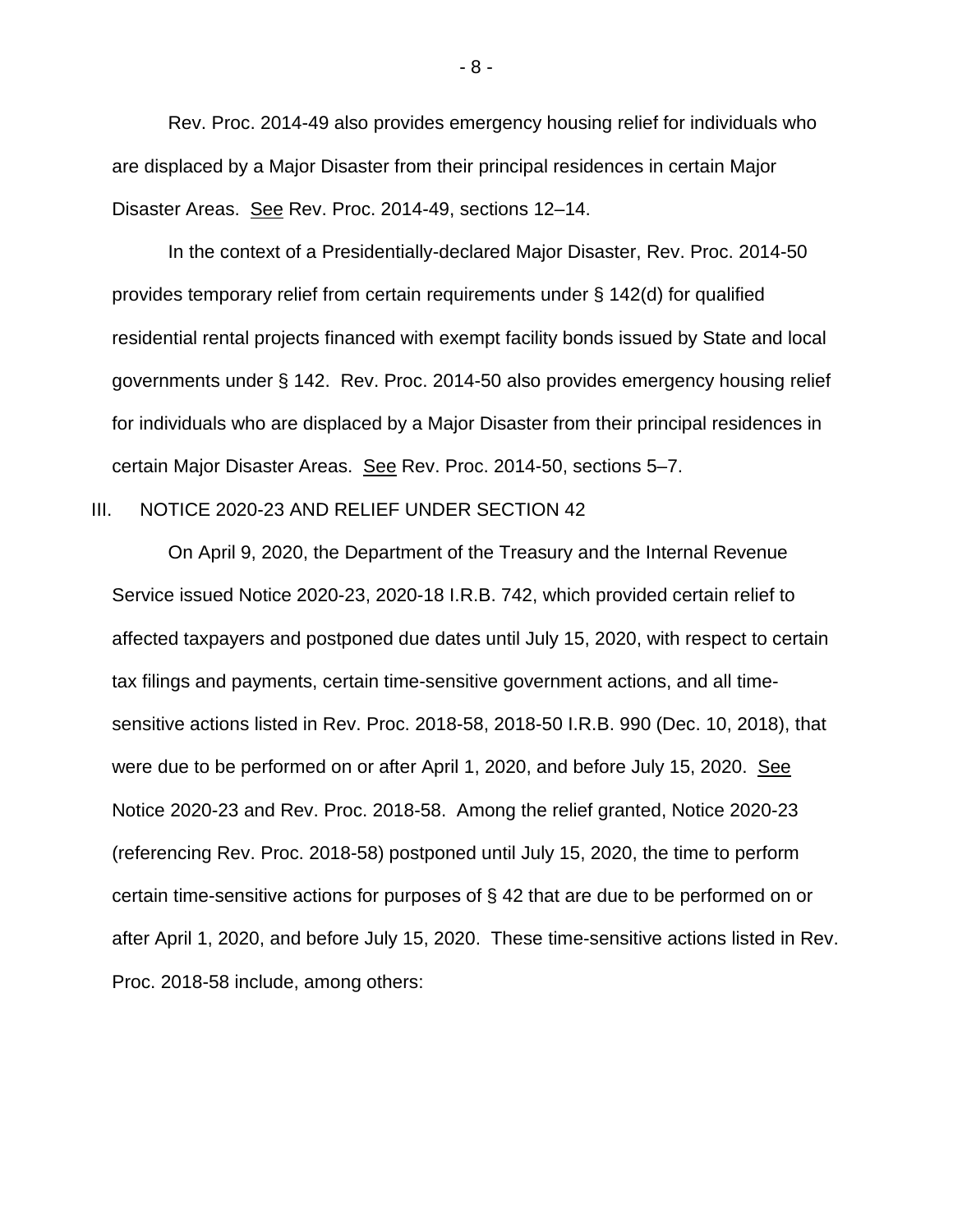| <b>Statute or</b><br><b>Regulation</b> | <b>Act Postponed</b>                                                                                                                                                                                                       |
|----------------------------------------|----------------------------------------------------------------------------------------------------------------------------------------------------------------------------------------------------------------------------|
| $\S$ 42(h)(1)(E) and (F)               | The taxpayer's basis in the building project, as of the date which is one<br>year after the date that the allocation was made, must be more than<br>10 percent of the taxpayer's reasonably expected basis in the project. |
| \$42(e)(3)(A)(ii)                      | The taxpayer has a 24-month measuring period in which the requisite<br>amount of rehabilitation expenditures has to be incurred in order to qualify<br>for treatment as a separate new building.                           |
| $\S 1.42 - 5(c)$                       | The taxpayer must make certain certifications at least annually to the<br>Agency.                                                                                                                                          |

Rev. Proc. 2018-58, section 15, 2018–50 I.R.B. at 1015.

Thus, in addition to other postponements (including other postponements for purposes of § 42 listed in Rev. Proc. 2018-58), Notice 2020-23 postponed until July 15, 2020, the time to perform the following time-sensitive actions for purposes of § 42 that are due to be performed on or after April 1, 2020, and before July 15, 2020:

- The 10-percent test under  $\S$  42(h)(1)(E)(ii);
- The 24-month minimum rehabilitation expenditure period under § 42(e); and
- The income recertification requirement under  $\S$  1.42-5(c)(1)(iii).

# IV. SCOPE OF THE RELIEF GRANTED IN THIS NOTICE

Sections V.A though E and VI.A through D of this notice apply to low-income housing projects under § 42, to qualified residential rental projects under § 142(d), and to Agencies, Issuers, Owners, and Operators that have responsibilities with respect to those projects. Section V.F of this notice applies to bonds for qualified residential rental projects that would be qualified bonds (as defined in  $\S$  141(e)) if the requirements of § 147(d)(2) were satisfied. The persons described in this section IV have been determined by the Secretary to be persons affected by the COVID-19 emergency for the purposes of the relief described in section V of this notice. In addition, the recipients of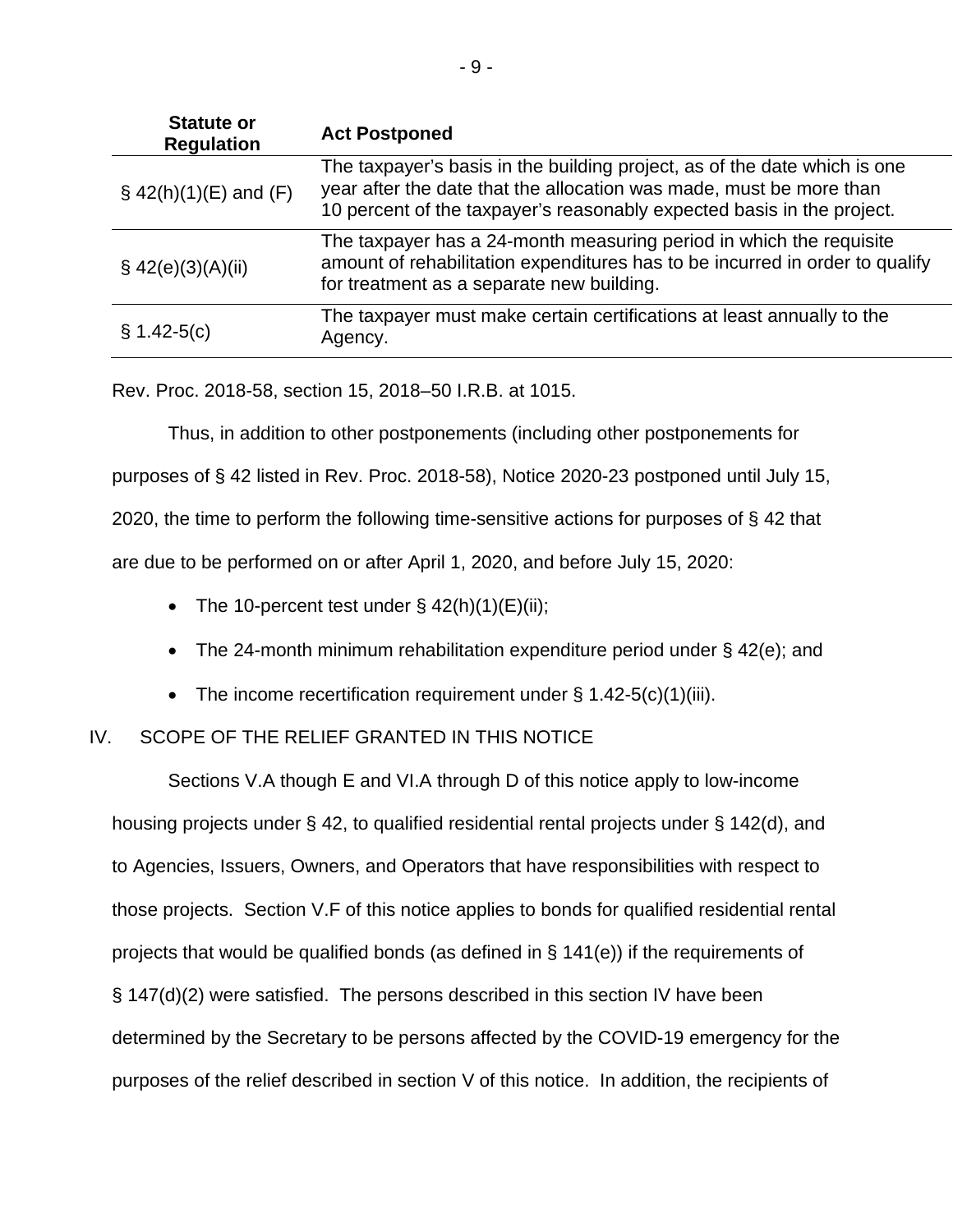relief described in section VI of this notice have been determined by the Secretary to be sufficiently affected by the COVID–19 pandemic to merit the relief that is provided here under the authority of  $\S$  1.42–13(a).

# V. GRANT OF RELIEF PURSUANT TO SECTION 7508A

## A. THE 10-PERCENT TEST FOR CARRYOVER ALLOCATIONS

For purposes of  $\S$  42(h)(1)(E)(ii), if the last day for an Owner of a building with a carryover allocation to meet the 10-percent test is on or after April 1, 2020, and before December 31, 2020, the last day for the Owner to meet the 10-percent test is postponed to December 31, 2020.

### B. THE § 42(e) 24-MONTH MINIMUM REHABILITATION EXPENDITURE PERIOD

For purposes of  $\S$  42(e)(3)(A)(ii), if the 24-month minimum rehabilitation expenditure period for a building originally ends on or after April 1, 2020, and before December 31, 2020, the last day for the Owner to incur the minimum rehabilitation expenditures with respect to the building is postponed to December 31, 2020.

# C. REASONABLE PERIOD FOR RESTORATION OR REPLACEMENT IN THE EVENT OF CASUALTY LOSS

For purposes of  $\S 42(i)(4)(E)$ , if a low-income building has suffered a casualty loss and the reasonable period to restore by reconstruction or replacement ends on or after April 1, 2020, and before December 31, 2020, the last day for the Owner of the building to restore the loss by reconstruction or replacement is postponed to December 31, 2020.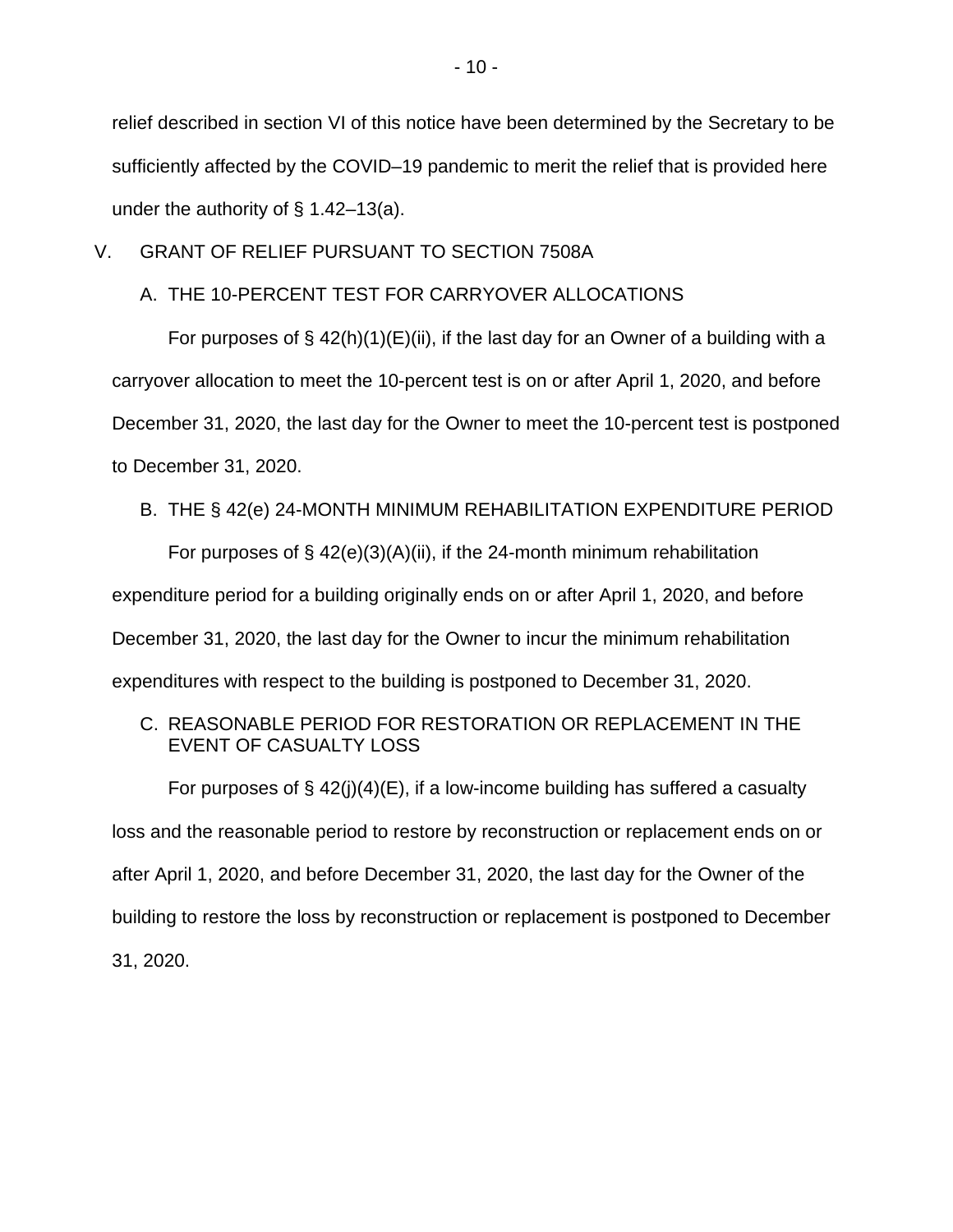# D. REASONABLE RESTORATION PERIOD IN THE EVENT OF PRIOR MAJOR DISASTER

For purposes of section 8.02 of Rev. Proc. 2014-49, if a low-income building, due to a prior Major Disaster, has suffered a casualty loss that would have reduced its qualified basis and if the reasonable restoration period determined by the Agency for the building ends on or after April 1, 2020, and before December 31, 2020, the last day for the Owner of the building to complete the repair and restoration is postponed to December 31, 2020.

E. THE 12-MONTH TRANSITION PERIOD TO MEET SET-ASIDES FOR QUALIFIED RESIDENTIAL RENTAL PROJECTS

For purposes of section 5.02 of Rev. Proc. 2004-39, the last day of a 12-month

transition period for a qualified residential rental project that ends on or after April 1,

2020, and before December 31, 2020, is postponed to December 31, 2020.

F. THE § 147(d) 2-YEAR REHABILITATION EXPENDITURE PERIOD FOR BONDS USED TO PROVIDE QUALIFIED RESIDENTIAL RENTAL PROJECTS

If a bond is used to provide a qualified residential rental project and if the

§ 147(d) 2-year rehabilitation expenditure period for the bond ends on or after April 1,

2020, and before December 31, 2020, the last day of that period is postponed to

December 31, 2020.

VI. GRANT OF RELIEF PURSUANT TO § 1.42-13(a)

A. INCOME RECERTIFICATIONS

An Owner of a low-income building is not required to perform income

recertifications under § 1.42-5(c)(1)(iii) in the period beginning on April 1, 2020, and

ending on December 31, 2020. The Owner must resume the income recertifications as

due under § 1.42-5(c)(1)(iii) after December 31, 2020.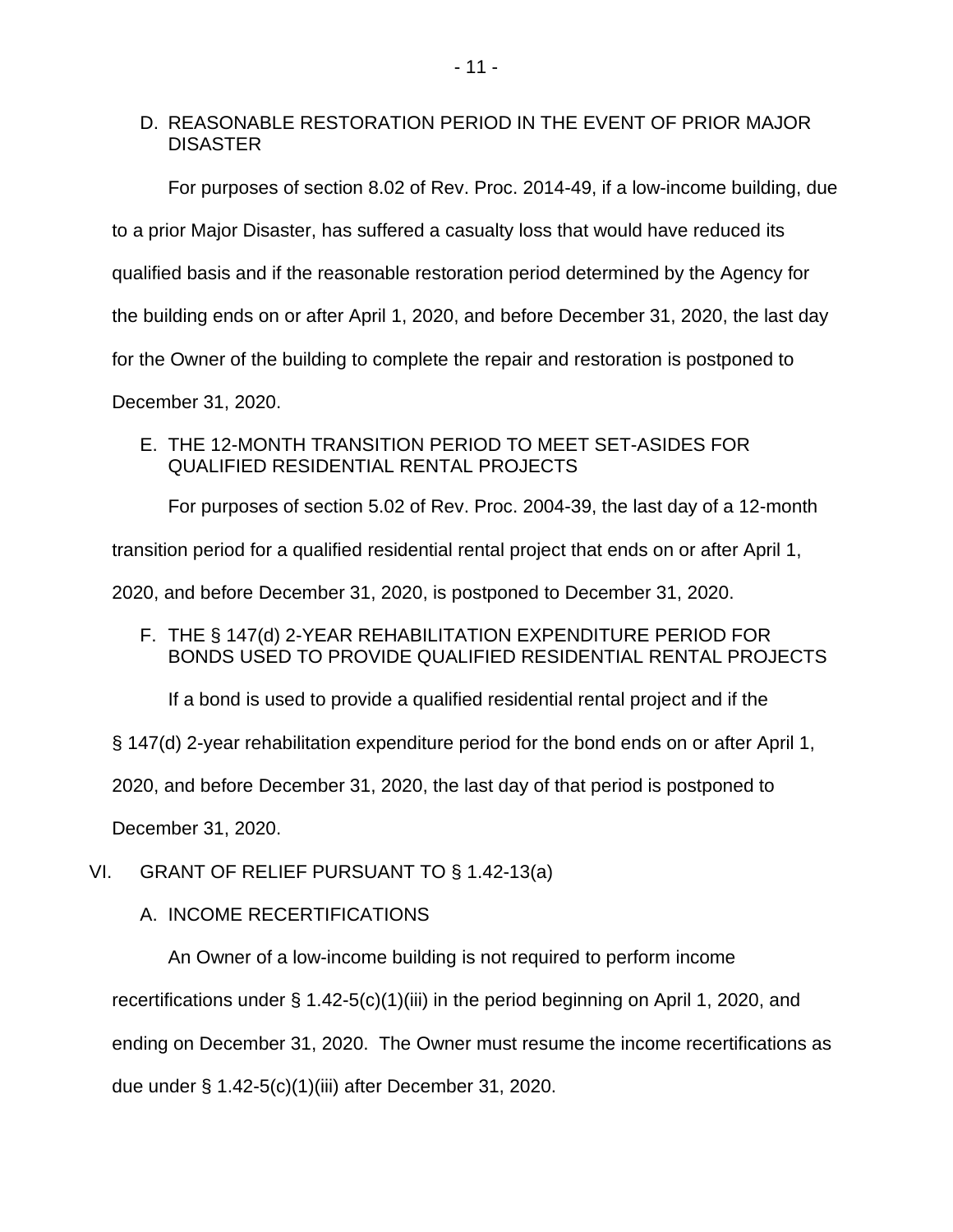### B. COMPLIANCE-MONITORING

For purposes of § 1.42-5, an Agency is not required to conduct compliancemonitoring inspections or reviews in the period beginning on April 1, 2020, and ending on December 31, 2020. The Agency must resume compliance-monitoring inspections or reviews as due under § 1.42-5 after December 31, 2020.

## C. COMMON AREAS AND AMENITIES

If an amenity or common area in a low-income building or project is temporarily unavailable or closed during some or all of the period from April 1, 2020 to December 31, 2020, in response to the COVID-19 pandemic, and not because of other noncompliance for § 42 purposes, this temporary closure does not result in a reduction of the eligible basis of the building.

# D. EMERGENCY HOUSING FOR MEDICAL PERSONNEL AND OTHER ESSENTIAL WORKERS

If individuals who are medical personnel or other essential workers (as defined by State or local governments) provide services during the COVID-19 pandemic, then, for purposes of providing emergency housing from April 1, 2020, to December 31, 2020, under Rev. Proc. 2014-49 or under Rev. Proc. 2014-50, Agencies, Issuers, Owners, and Operators of low-income housing projects may treat these individuals as if they were Displaced Individuals (defined under section 5.02 of Rev. Proc. 2014-49 or Section 4.04 of Rev. Proc. 2014-50, as applicable). That is, Agencies, Issuers, Owners, and Operators may provide emergency housing for these individuals pursuant to the provisions of the applicable revenue procedure. See sections 12, 13, and 14 of Rev. Proc. 2014-49 and sections 5, 6, and 7 of Rev. Proc. 2014-50.